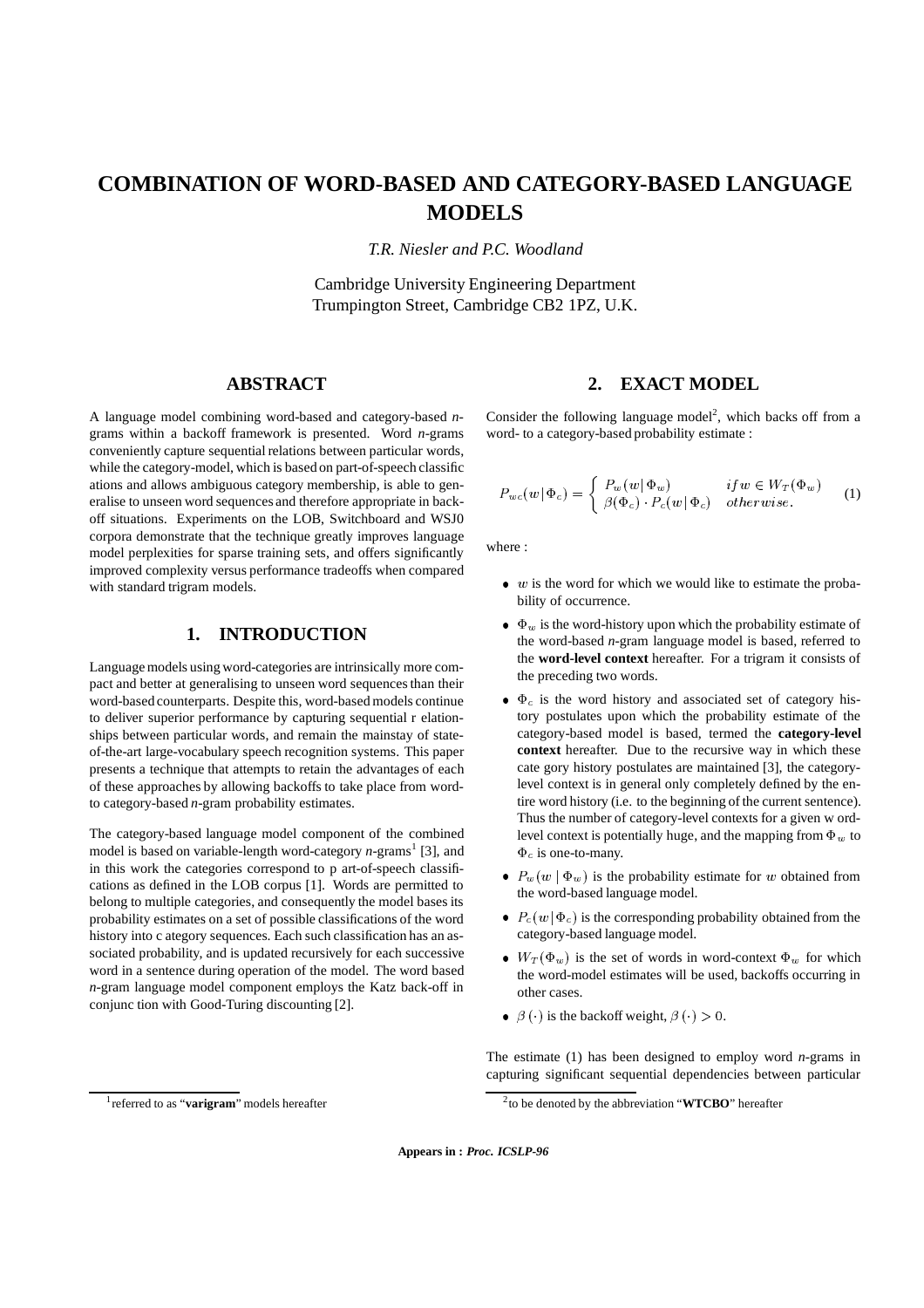words, while the category-based component models less frequent word combinations. From the requirement

$$
\sum_{\forall w} P_{wc}(w \mid \Phi_c) = 1.0 \quad \forall \Phi_c \tag{2}
$$

it follows from (1) that

$$
\beta(\Phi_c) = \frac{1.0 - \sum_{\forall w \in W_T} P_w(w \mid \Phi_w)}{1.0 - \sum_{\forall w \in W_T} P_c(w \mid \Phi_c)}
$$
(3)

## **3. APPROXIMATE MODEL**

Due to the large number of different possible  $\Phi_c$  used by the category model, precalculation of  $\beta$  ( $\cdot$ ) according to equation (3) is not feasible. It would be convenient to obtain backoff constants for every  $\Phi_w$  i nstead, but the dependence of the denominator of (3) upon  $\Phi_c$  does not permit this. Run-time calculation of  $\beta$  ( $\cdot$ ) using equation (3) increases the computational complexity of a probability calc ulation by a factor or approximately  $W_T$  in comparison with a model for which these parameters are precalculated. To circumvent this, we note that the  $\Phi_c$  is most strongly influenced by the most recent words, and hence make the approximation :

$$
P_c(w | \Phi_c) \simeq P_c(w | \tilde{\Phi}_c) \tag{4}
$$

where  $\Phi_c$  is the the category-level context corresponding to  $\Phi_w$ when assuming no prior knowledge of the words preceding  $\Phi_w$ . Since there is a unique  $\Phi_c$  for each  $\Phi_w$ , we define:

$$
\hat{P}_c(w \mid \Phi_w) \stackrel{def}{=} P_c(w \mid \hat{\Phi}_c) \qquad \text{for} \ \ \Phi_w \to \hat{\Phi}_c \tag{5}
$$

and therefore we approximate the backoff weights by

$$
\beta(\Phi_c) \simeq \beta(\hat{\Phi}_c) = \beta(\Phi_w) \quad for \ \Phi_w \to \hat{\Phi}_c \tag{6}
$$

$$
\beta(\Phi_w) = \frac{1.0 - \sum_{\forall w \in W_T} P_w(w \mid \Phi_w)}{1.0 - \sum_{\forall w \in W_T} \hat{P}_c(w \mid \Phi_w)}
$$
(7)

This choice of  $\beta(\cdot)$  in general no longer satisfies (2) however, and so we adjust the backoff model (1) as follows :

$$
P_{wc}(w | \Phi_c) = \begin{cases} P_w'(w | \Phi_c) & \text{if } w \in W_T(\Phi_w) \\ \beta(\Phi_w) \cdot P_c(w | \Phi_c) & \text{otherwise.} \end{cases}
$$
(8)

where  $P_w'(w | \Phi_c)$  is some approximation of  $P_w(w | \Phi_w)$ . Now for (2) to be satisfied, we may choose to define:

$$
P_w'(w | \Phi_c) \stackrel{def}{=} k(w | \Phi_w) \cdot (1 - \beta(\Phi_w)) + \beta(\Phi_w) \cdot P_c(w | \Phi_c) \quad (9) \qquad c
$$

while requiring that

$$
\sum_{\forall w \in W_T} k(w \mid \Phi_w) = 1.0 \tag{10}
$$

The quantity  $(1 - \beta(\Phi_w))$  may be interpreted as a probability mass which must be distributed among the elements of  $W_T$  by a suitable choice of  $k(w | \Phi_w)$ . The adopted approach is to distribute this mass using the ratio

$$
\frac{P_w(w | \Phi_w)}{\sum_{\forall w \in W_T} P_w(w | \Phi_w)}
$$
(11)

and hence assign probability mass to *n*-grams in approximately the same proportion as the word-based model. Proceeding from (9), (11), and employing (5) this leads to:

$$
\alpha (w | \Phi_w) = k(w | \Phi_w) \cdot (1 - \beta(\Phi_w)) \tag{12}
$$

where, omitting the arguments of  $P_c(w | \Phi_w)$ ,  $P_w(w | \Phi_w)$  and  $\beta$ ( $\Phi_w$ ) for brevity.

$$
\alpha(w \mid \Phi_w) = \left(1 - \beta + \beta \sum_{\forall w \in W_T} \hat{P}_c\right) \cdot \frac{P_w}{\sum_{\forall w \in W_T} P_w} - \beta \cdot \hat{P}_c \tag{13}
$$

 $f(x, \phi)$   $f(x, \phi)$   $\rightarrow$   $\hat{\phi}$   $(5)$  holds. Furthermore, the approximate backoff (8) converges to the It is easy to show that, for this choice of  $k(w | \Phi_w)$ , equation (10) exact backoff (1) as the estimates  $P_c(w|\Phi_w)$  approach the exact values  $P_c(w | \Phi_c)$  [4]. Finally, although equation (13) guarantees  $P_w'(w | \Phi_c) > 0$  when the approximation (4) is perfect, it does not do so in general. In order to achieve this, it is sufficient to require that  $\alpha(w | \Phi_w) \leq 0$  so that from equation (13) it follows that:

$$
\beta \ge \frac{P_w}{\hat{P}_c \cdot \left(\sum_{\forall w \in W_T} P_w\right) + P_w \cdot \left(1 - \sum_{\forall w \in W_T} \hat{P}_c\right)}\tag{14}
$$

where the arguments of  $\beta(\Phi_w)$ ,  $\hat{P}_c(w | \Phi_w)$  and  $P_w(w | \Phi_w)$  have once again been omitted. While calculating  $\beta(\Phi_w)$ , the equality in equation (14) should be enforced whenever the inequality is v iolated. Referring back to equation (12), this is equivalent to demanding that the probability mass distributed to each word be positive. In practice, this adjustment is required infrequently.

The use of the estimates  $P_c(\cdot)$  allows the backoff constants  $\alpha(w | \Phi_w)$  and  $\beta(\Phi_w)$  to be precalculated, making the model (8) significantly more computationally efficient than the exact model (1) while continuing to employ the probabilities delivered by the category model in backoff situations.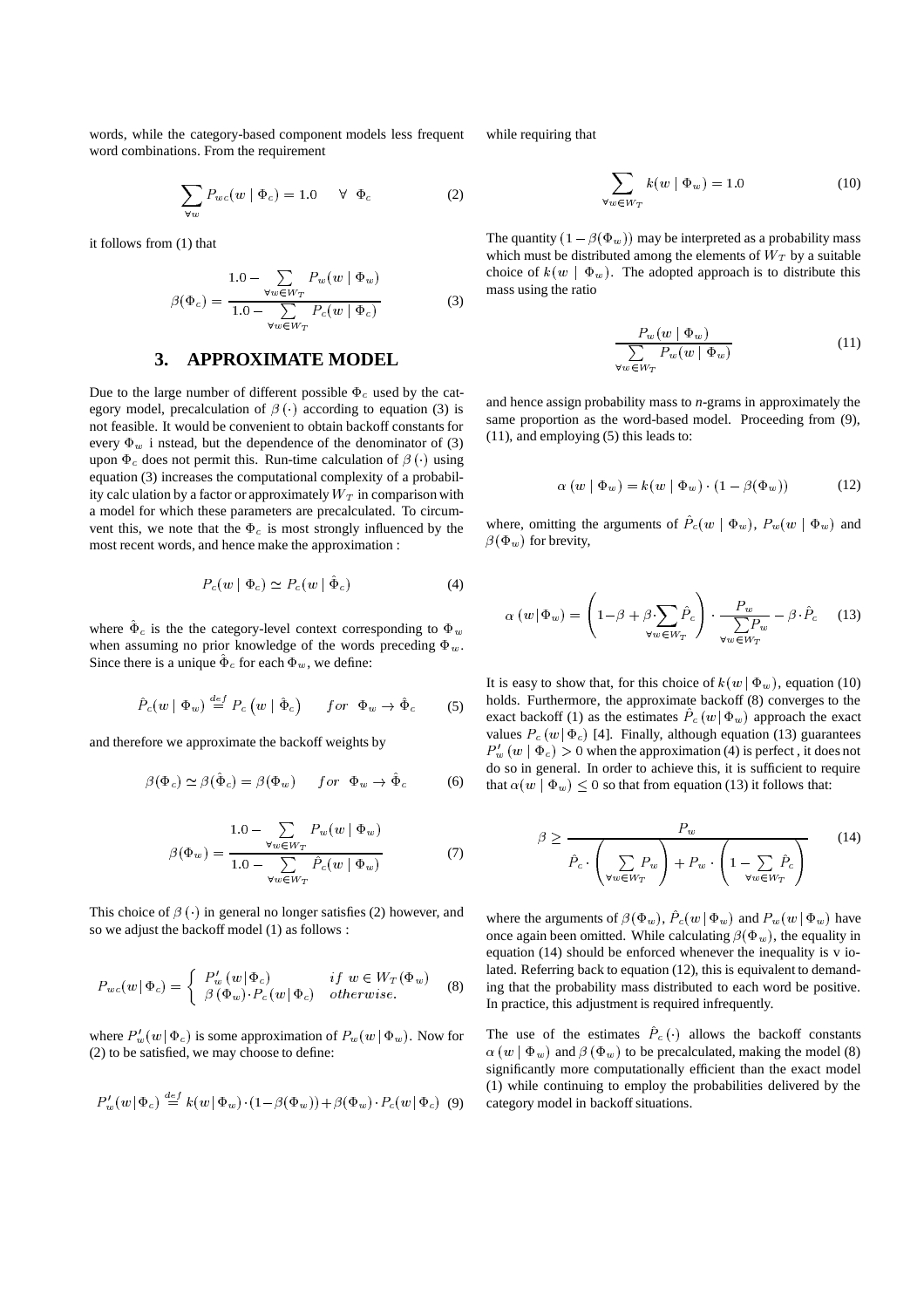# **4. MODEL COMPLEXITY: FINDING**  $W_T$

Thus far it has been assumed that, for each word-level context  $\Phi_w$ , a set of words  $W_T$  has been established for which probabilities will be calculated according to the word-based language model. An obvious choice for  $W_T$  would be the set of all word s seen within the context  $\Phi_w$  in the training set. Denote this choice by  $W_T$ , and j note that when  $W_T = \mathbf{W}_T$ , backing-off occurs only for truly unseen events.

The approach taken here however has been to reduce the size of  $W_T$ by eliminating words which do not afford the word-based model much predictive power in relation to the category-based model. Since this process eliminates *n*-grams from the word-based mod el component, it allows the complexity of the WTCBO language model to be reduced. Note that since the complexity of the categorybased component does not change, it sets the minimum overall complexity<sup>3</sup>.

To reduce the number of words in  $W_T$  we discard those *n*-grams with the smallest effect on the training set likelihood. In particular, an *n*-gram is retained when

$$
\Delta \overline{LP} > \delta \tag{15}
$$

where  $\Delta LP$  is the change in mean per-word log probability when using the word- instead of the category-model:

$$
\Delta \overline{LP} = \frac{N \left( w \, | \, \Phi_w \right) \cdot \left( \log \left( P_w \left( w \, | \, \Phi_w \right) \right) - \log \left( \hat{P}_c \left( w \, | \, \Phi_w \right) \right) \right)}{N_{tot}} \tag{16}
$$

and  $N_{tot}$  is the total number of words in the training set<sup>4</sup>.

#### **5. RESULTS**

In order to gauge its performance, the described backoff technique has been applied to the LOB, Switchboard and WSJ0 text corpora. In each case language models of various complexities were generated by varying the size of  $W_T$  as described in the previou s section, and the resulting perplexities compared with those of a word trigram trained on the same data. The complexity of the latter was controlled by the standard technique of discarding *n*-grams occurring fewer than a threshold number of times in the t raining text (i.e. varying the *n*-gram cutoffs). Identical thresholds were employed for both bigrams and trigrams in all cases.

## **5.1. LOB corpus**

The LOB corpus [2] consists of approximately 1 million words of text drawn from a variety of sources, including for example fiction, news reportage and religious writing. Training- and test-sets were created by splitting the material evenly acro ss these topics in the

ratio 95:5, resulting in a vocabulary size of 41097 words. Category language models of differing complexities were built using pruning thresholds of 1e-4 and 5e-6 as described in [3]. Table 1 shows details of the varigram (abbreviated VG) and word-trigram (abbreviated WTG) language models, and figure 1 the performance of the resulting two WTCBO models<sup>5</sup>. In bot h cases these achieve significant perplexity reductions relative to the trigram.

|            | $VG1(1e-4)$ | VG 2 (5e-6) | WTG       |
|------------|-------------|-------------|-----------|
| Parameters | 13.585      | 44.380      | 1,142,457 |
| Perplexity | 482.04      | 458.34      | 413.14    |

**Table 1:** Language models for the LOB corpus



**Figure 1:** WTCBO models for the LOB corpus

## **5.2. Switchboard corpus**

The Switchboard corpus consists of approximately 1.9 million words of spontaneous telephone conversations concerning a predefined set of topics, and has been the focus of some recent research into conversational speech recognition. A 22,643 word vocabular y closed with respect to the test-set was used, the test-set being the Switchboard dev-test set containing 10,179 words and 1192 sentences. Varigram models were constructed again using pruning thresholds of 1e-4 and 5e-6. Table 2 showsindividual model details and figure 2 the performance of the two resulting WTCBO models.

|            | $VG1(1e-4)$ | VG 2 (5e-6) | <b>WTG</b> |
|------------|-------------|-------------|------------|
| Parameters | 13.627      | 54.547      | 1,183,880  |
| Perplexity | 155.40      | 145.28      | 96.57      |

**Table 2:** Language models for the Switchboard corpus

 $3$ The overall complexity of the WTCBO model is taken as the sum of the total number of *n*-grams in the word- and category-based components.

<sup>&</sup>lt;sup>4</sup>Normalisation by the quantity  $N_{tot}$  makes  $\Delta \overline{LP}$  and thus also  $\delta$  fairly corpus-independent.

<sup>5</sup>WTCBO 1 and 2 are built using VG 1 and 2 respectively.